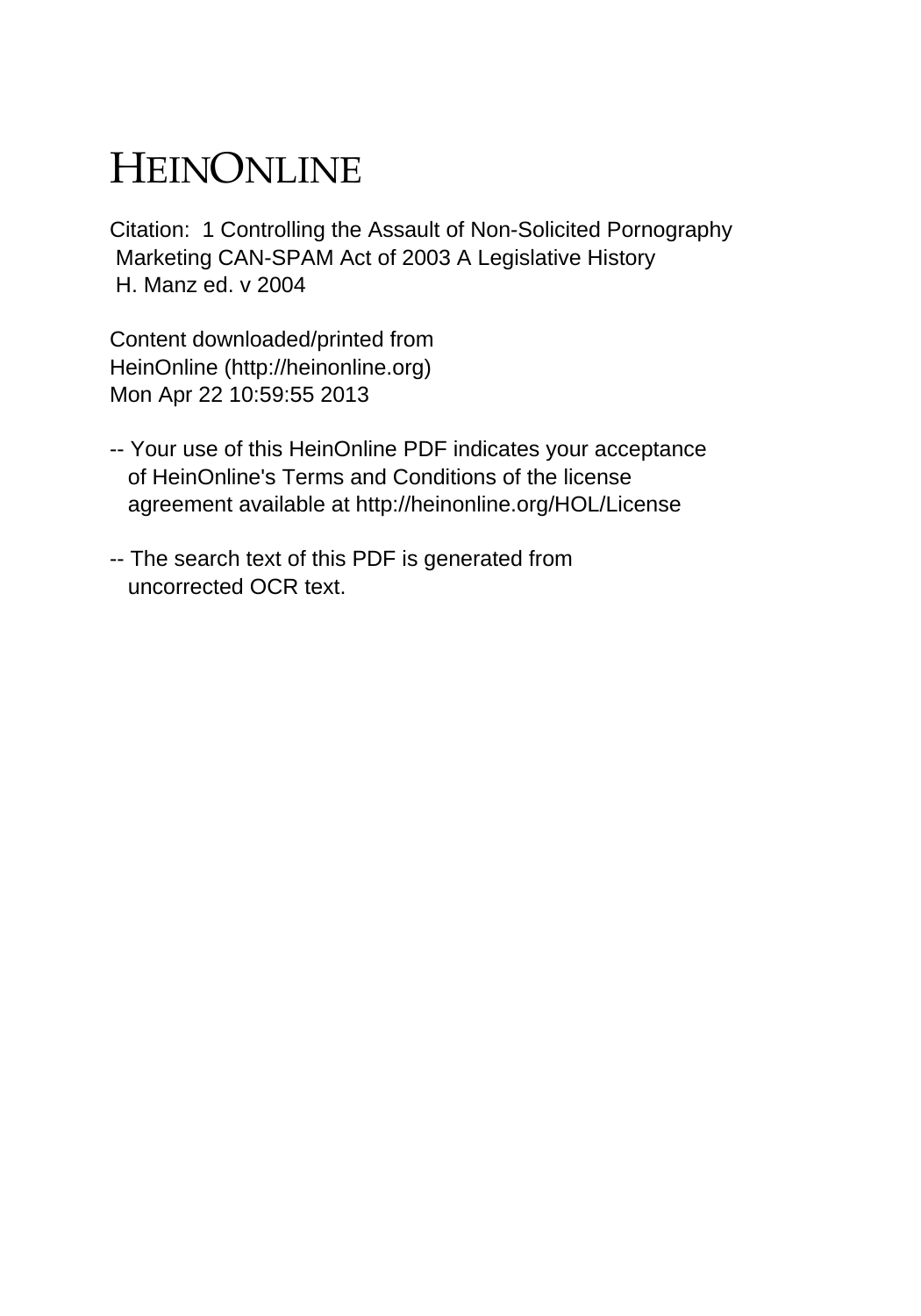## **INTRODUCTION**

## **CONTROLLING THE ASSAULT OF NON-SOLICITED PORNOGRAPHY AND MARKETING (CAN-SPAM) ACT OF 2003**

The **CAN-SPAM** Act of **2003** represents Congress's attempt to deal with the latest plague inflicted on American society, the deluge of unsolicited junk commercial e-mail messages, popularly known as spam. Advocates had been working for such legislation since the 105th Congress, but with over half of all e-mail reportedly now characterized as spam, and threatening the utility of this new means of communication, the issue had become an increasingly urgent one. Passed **by** Congress and signed **by** President George W. Bush in December **2003,** the new law bars many spamming practices and provides criminal penalties for violators.

The new law, which took effect on January **1,** 2004, bans the sending of bulk commercial e-mail using false identities and misleading subject lines. It also requires that all commercial e-mail messages include a valid postal address and give recipients the opportunity to "opt out" of receiving more messages. Other provisions ban sending spam to protected computers, require the identification of spam messages as advertisements, and require warning labels on electronic messages containing sexually oriented material. In addition, the Federal Trade Commission has been authorized to study the feasibility of a "do not spam" list that would be similar to **the** "do not call" lists that now apply to telemarketers.

The Federal Trade Commission and other federal agencies, state attorneys general and Internet service providers are all permitted to take spammers to court, but individual recipients have not been granted a private cause of action against spammers. Violators will be liable for up to **\$250** per e-mail violation, up to a cap of \$2 million, except in extreme circumstances when **the** fine could be tripled. Violators could also face **Ip** to five years in prison.

Not all those who have long advocated anti-spamming legislation are